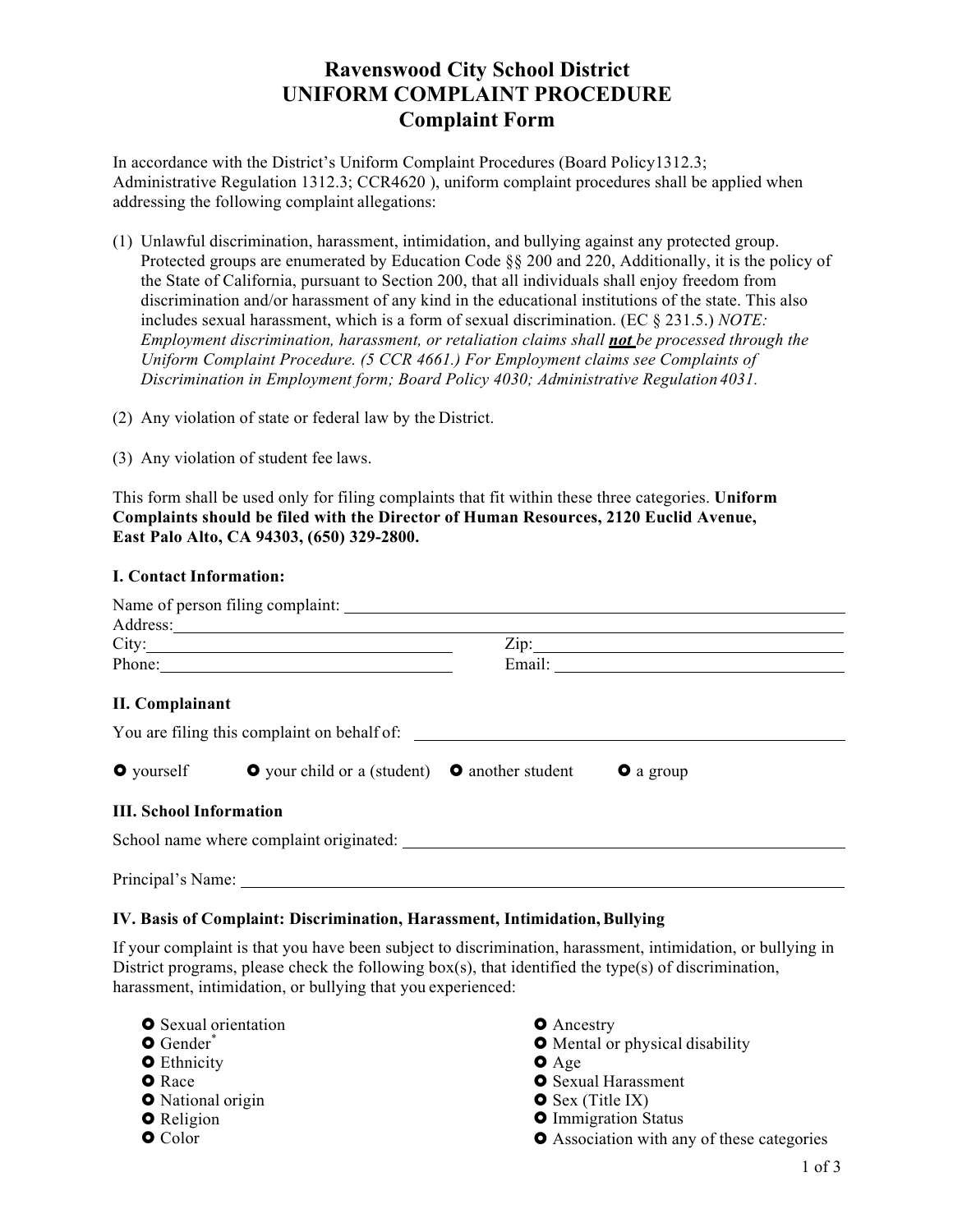\*According to state law, "'Gender' includes a person's gender identity and gender related appearance and behavior whether or not stereotypically associated with the person's assigned sex at birth." Education Code section 201.7.

### **V. Basis of Complaint: Violation of State or Federal Law**

If your complaint is that the District has violated a state or federal law, you must identify the law that you believe has been violated. Please check the following box(s) and state the specific law that has been violated:

**O** State Law **O** Federal Law

Identify the specific law:  $\Box$ 

## **VI. Basis of Complaint: Student Fees**

If your complaint is that you have been unlawfully charged a student fee, please check this box:

**O** Student Fees

## **VII. PLEASE STATE THE REASONS FOR YOUR COMPLAINT (use reverse or another sheet if necessary)**

Please provide the following information to the best of your ability.

Please describe the type of incident(s) you experienced that led to this complaint, including the events or actions, in as much detail as possible:

List the names of the individuals involved in the incident(s) complaint of:

List any witnesses to the incident(s):

Describe the location where the incident(s) occurred:

Please list all the date(s) and times when the incident(s) occurred or when the alleged acts first came to your attention: